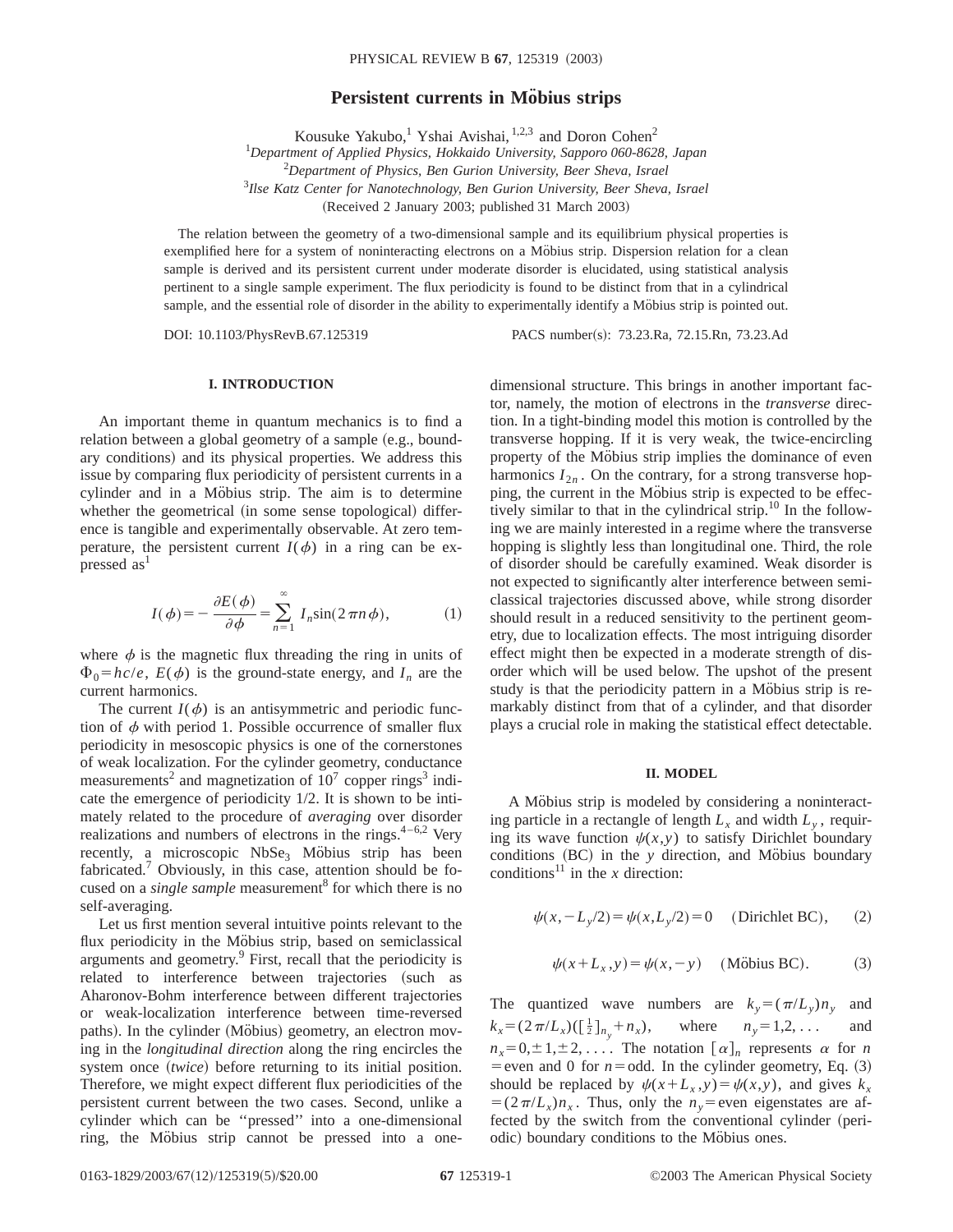In the absence of disorder, the energies of the eigenstates both in the Möbius and cylinder strips are given by the formula

$$
E_{n_x n_y} = \epsilon_x \left( k_x - \frac{2\,\pi\,\phi}{L_x} \right) + \epsilon_y(k_y), \tag{4}
$$

where  $\epsilon_x$  and  $\epsilon_y$  provide the dispersion relation. Equation (4) is rather general for clean systems. To be more specific, let us model the Mobius strip by a tight-binding Hamiltonian. The Mobius strip is constructed from a rectangular lattice including  $N \times 2M$  sites. The rectangle is twisted by 180 $^{\circ}$ , and its two sides are connected, such that longitudinal wire 1 is attached to wire 2*M*, wire 2 is attached to wire  $2M-1$ , and so on. The Möbius strip so constructed includes *M* longitudinal wires with 2*N* sites on each one. The Hamiltonian is then

$$
H_{\text{M'obius}} = \sum_{n=1}^{2N} \sum_{m=1}^{M} \left[ \varepsilon_{nm} c_{nm}^{\dagger} c_{nm} - t_1 e^{-2\pi i \phi/N} c_{nm}^{\dagger} c_{n+1m} \right]
$$

$$
- t_2 \sum_{n=1}^{2N} \sum_{m=1}^{M-1} c_{nm+1}^{\dagger} c_{nm} - \frac{t_2}{2} \sum_{n=1}^{2N} c_{nm}^{\dagger} c_{n+NM} + \text{H.c.}, \tag{5}
$$

where  $c_{nm}$  is the fermion operator at the site  $(n,m)$  $(n=1,2,\ldots,2N, m=1,2,\ldots,M)$  and  $t_1$  and  $t_2$  are longitudinal and transverse hopping amplitudes, respectively. The quantity  $\varepsilon_{nm}$  is the site energy. Connecting the two sides of the rectangle without twisting, we obtain a cylindrical strip that includes 2*M* longitudinal wires composed of *N* sites. The Hamiltonian of the cylinder is

$$
H_{\text{cylinder}} = \sum_{n=1}^{N} \sum_{m=1}^{2M} \left[ \varepsilon_{nm} c_{nm}^{\dagger} c_{nm} - t_1 e^{-2\pi i \phi/N} c_{nm}^{\dagger} c_{n+1m} \right]
$$

$$
- t_2 \sum_{n=1}^{N} \sum_{m=1}^{2M-1} c_{nm+1}^{\dagger} c_{nm} + \text{H.c.}
$$
(6)

Locally the two Hamiltonians  $(5)$  and  $(6)$  look the same. But there are a couple of essential differences between them.

 $(a)$  The Möbius Hamiltonian  $(5)$  includes an extra term that describes long-range hopping between distant parts of the  $M$ th wire.<sup>11</sup>

(b) While the magnetic phase accumulated along the longitudinal direction on each link is the same (that is,  $2\pi\phi/N$ , the corresponding number of links is different (2*N*) for the Möbius strip and  $N$  for the cylinder).

#### **III. THE SPECTRUM**

We first consider a system without disorder, namely,  $\varepsilon_{nm}$ =0. The dispersion relation for an electron in the Möbius strip reads



FIG. 1. Single-particle energy spectrum as a function of flux threading the Möbius ring. The 195th–200th energy levels are shown. The parameters are  $N=20$ ,  $M=10$ ,  $t_2=0.5$ , and  $W=0.5$ . Energies are measured in units of  $t_1$ .

$$
E_{n_x n_y} = -2t_1 \cos\left(\frac{2\pi}{N} \left( \left[\frac{1}{2}\right]_{n_y} + n_x - \phi \right) \right)
$$

$$
-2t_2 \cos\left(\frac{\pi}{2M+1} n_y \right), \tag{7}
$$

where  $n_x = 1, \ldots, N$  and  $n_y = 1, \ldots, 2M$ . Defining new indices  $k = [1]_{n_y} + 2n_x$  and  $q = [\frac{1}{2}]_k + n_y/2$ , one obtains a more suggestive form.

$$
E_{kq} = -2t_1 \cos \left[ \frac{\pi}{N} (k - 2\phi) \right] - 2t_2 \cos \left[ \frac{\pi}{2M + 1} (2q - [1]_k) \right],
$$
\n(8)

where  $k=1, \ldots, 2N$  and  $q=1, \ldots, M$ . It is instructive to compare it with the energy in the cylinder geometry,

$$
E_{kq} = -2t_1 \cos \left[ \frac{2\pi}{N} (k - \phi) \right] - 2t_2 \cos \left( \frac{\pi}{2M + 1} q \right),
$$

where  $k=1, \ldots, N$  and  $q=1, \ldots, 2M$ . Despite the apparent similarity between these two spectra, there are at least two important differences. First, the combination of flux and longitudinal momentum is distinct, namely, it is  $k-\phi$  for the cylinder and  $k-2\phi$  for the Möbius strip. For a small ratio  $t_2/t_1$  this might affect the periodicity of the current.<sup>10</sup> Second, the miniband structure is different.

We now turn to elucidate the current in disordered Möbius strips. The random numbers  $\varepsilon_{nm}$  are assumed to be uniformly distributed over the range  $-W/2 \le \varepsilon_{nm} \le W/2$ , where *W* represents the strength of disorder. The Hamiltonian Eq.  $(5)$  [or Eq.  $(6)$ ] is treated numerically. As an example, the evolution of single-particle energies with flux in a disordered Möbius strip with  $N=20$  and  $M=10$  is shown in Fig. 1. The parameters are  $t_2/t_1=0.5$  and  $W/t_1=0.5$ . The pattern of avoided crossing turns out to be remarkably different from that for a cylinder (see Fig. 1 of Ref. 5 therein). It must then be reflected in the behavior of persistent currents.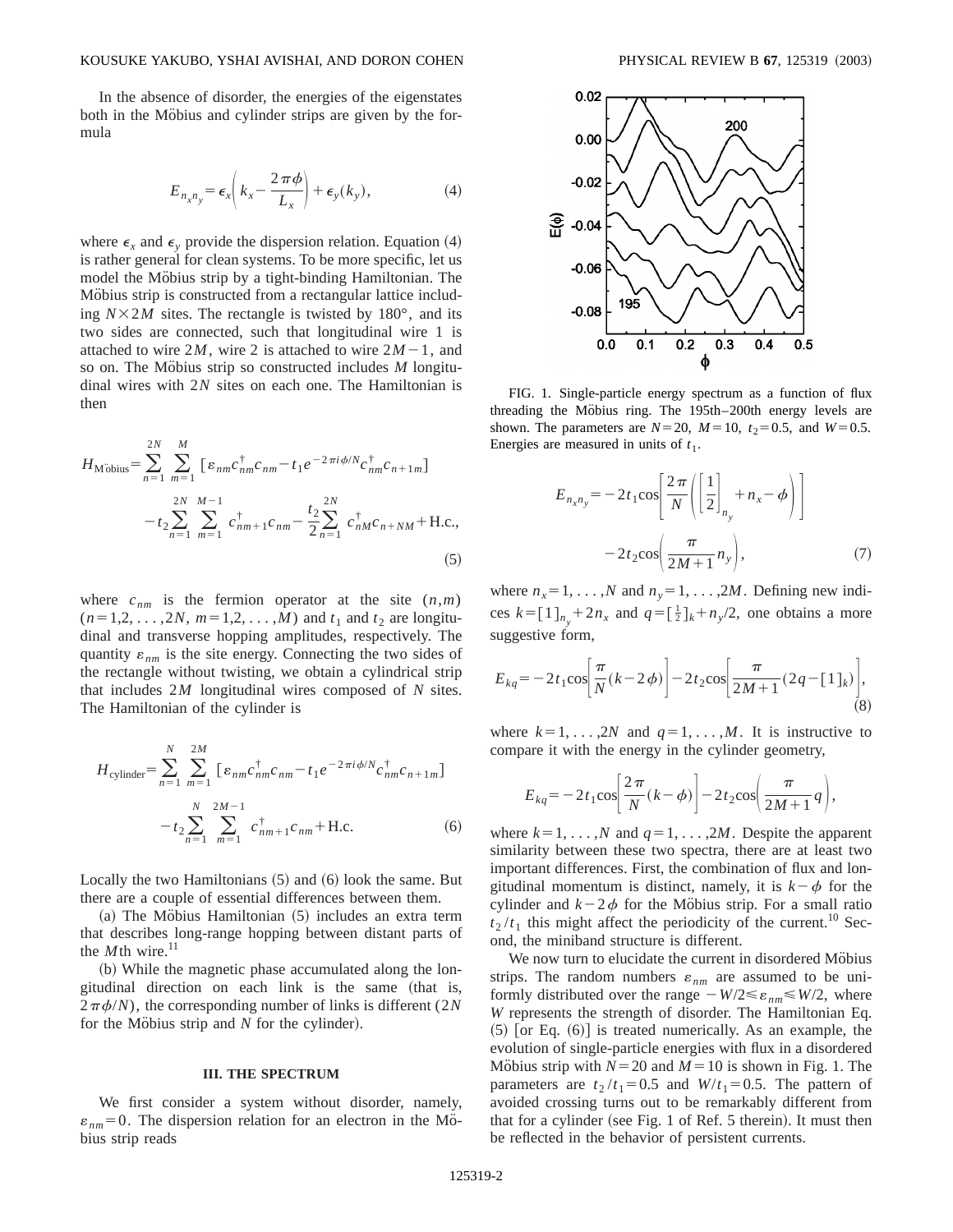

FIG. 2. Fourier components of the persistent current for the clean Möbius strip as a function of the transverse-hopping energy  $(a)$  at the half filling and  $(b)$  below the half filling. The size of the Möbius strip is given by  $N=20$  and  $M=10$ .

The first stage of the analysis is an inspection of the typical values of  $I_n$ , aiming in determination of their dependence on the ratio  $t_2 / t_1$ . As expected, in the absence of averaging we find typical  $I_1$  dominance in case of the cylinder geometry irrespective of the  $t_2 / t_1$  ratio. For the Möbius geometry the emerging picture is quite different. Figure 2 shows the Fourier components of the persistent current for a clean Mobius strip as a function of the ratio  $t_2 / t_1$  at and below the half filling ( $N_e$ =200). For small ratios ( $t_2 / t_1$ <0.1) we find, as can be naively expected,  $I_2$  dominance. The expected effect of averaging in the cylinder case is to emphasize the  $I_2$ contribution, while in the Möbius case the expected effect is to emphasize the  $I_4$  contribution. For clean Möbius strip the  $I_n$  with odd *n*, as a function of the number of electrons  $N_e$ , is antisymmetric around half filling. Therefore  $I_1$  and  $I_3$  completely vanish  $[Fig. 2(a)]$  (see further discussion in Sec. V). To avoid this particularity at the half filling, we display in Fig. 2(b) also the case where the number of electrons  $(N_e)$ = 190) is below half filling. For large ratios ( $t_2 / t_1$ >0.8) we observe in Fig.  $2(b)$  a cylinderlike regime where there is typically  $I_1$  dominance. This is because the strong transverse hopping changes the periodicity of the Mobius strip to that of the conventional cylinder. The somewhat unexpected observation is that there is a distinct wide intermediate regime  $(0.1 \le t_2 / t_1 \le 0.8)$  where  $I_1$ ,  $I_2$ ,  $I_3$ , and  $I_4$  are all comparable. This is the regime that is of experimental relevance. The expected effect of averaging in this regime is to emphasize both the  $I_2$  and the  $I_4$  contributions.

## **IV. STATISTICAL ANALYSIS**

The problem arising in the analysis of persistent currents in disordered Möbius strips is how to characterize the statistics of the calculated data. It was already pointed out that essential properties of observables result from the averaging procedure and the nature of the underlying statistical ensemble. $4-6$  On the other hand, fabrication of a Möbius strip requires an outstanding effort, $\alpha$  and hence, anticipated measurements of the persistent current would probably be performed on a single sample. Thus, somewhat unfortunately, the important results reported therein and the powerful calculation methods based on supersymmetry might be less useful for *single-sample* experiments since there is no averaging.

What is then the most efficient way to present our calculated results? The answer is provided by elementary statistics. An experimental result consists of a set of *K* measurements  $I(\phi_i)$ ,  $i=1,2,\ldots,K$  performed on a given sample. This sample is taken out of an ensemble of Möbius strips with different disorder realizations, electron numbers  $N_e$ , aspect ratios, etc. The set  $\{I(\phi_i)|i=1,\ldots,K\}$  can be regarded as an instance of a random vector in a *K* dimensional space. Alternatively, this instance can be represented by the current harmonics  $(I_1, I_2, \ldots)$  defined via Eq. (1). For our purpose it seems adequate to keep only the first four harmonics. The relevant statistical ensemble is then a set of ''points''  $(I_1, I_2, I_3, I_4)$  in four-dimensional probability space, each point corresponds to a possible experimental measurement of the current on the *entire*  $\phi$  interval. Let us denote the number of points within an infinitesimal four-dimensional volume element by  $P(I_1, I_2, I_3, I_4) dI_1 dI_2 dI_3 dI_4$ . The distribution function  $P$  is normalized to  $N$ , the total number of members in the ensemble. The most probable (typical) experimental result is then determined by the quadruple  $I_1$ ,  $I_2$ ,  $I_3$ ,  $I_4$  at which  $P$  is maximal. Another quantity, which seems more informative and easy to analyze, is the distribution

$$
p_n(I_n) = \int_0^{|I_n|/2} P(I_1, I_2, I_3, I_4) \prod_{m \neq n} d|I_m|.
$$
 (9)

This corresponds to the possibility of finding a sample whose current  $I(\phi)$  is approximately described by  $I(\phi)$  $\approx I_n \sin(2\pi n \phi)$ . [For a sample counted by  $p_n(I_n)$ , all the harmonics other than  $I_n$  are at most half of  $I_n$  in magnitude]. The number of members in the ensemble that exhibit  $I_n$ dominance is therefore  $\mathcal{N}_n = \int_0^\infty p_n(I_n) d|I_n|$ . If  $\mathcal{N}_n > \mathcal{N}_m$  for any  $m \neq n$ , the typical periodicity of  $I(\phi)$  is dominantly  $1/n$ .

In actual calculations, we assume that the lattice structure, the aspect ratio, and the strength of disorder are fixed, and that the temperature is very low. Then, two quantities are still fluctuating, namely, the filling factor (or the electron number *N<sub>e</sub>*) and the specific realization of disorder. We generate an ensemble of  $\mathcal{N} = \mathcal{N}^a \mathcal{N}^b$  members corresponding to  $\mathcal{N}^a$  consecutive values of  $N_e$ , usually around half filling, and  $\mathcal{N}^b$ realizations of disorder for each one of them. Actually, for our systems of size  $N=20$ ,  $M=10$  with  $t_1=1$ ,  $t_2=0.5$ , and  $W=0.5$ , we take  $150 \le N_e \le 250$ , hence  $\mathcal{N}^a=101$  and  $\mathcal{N}^b$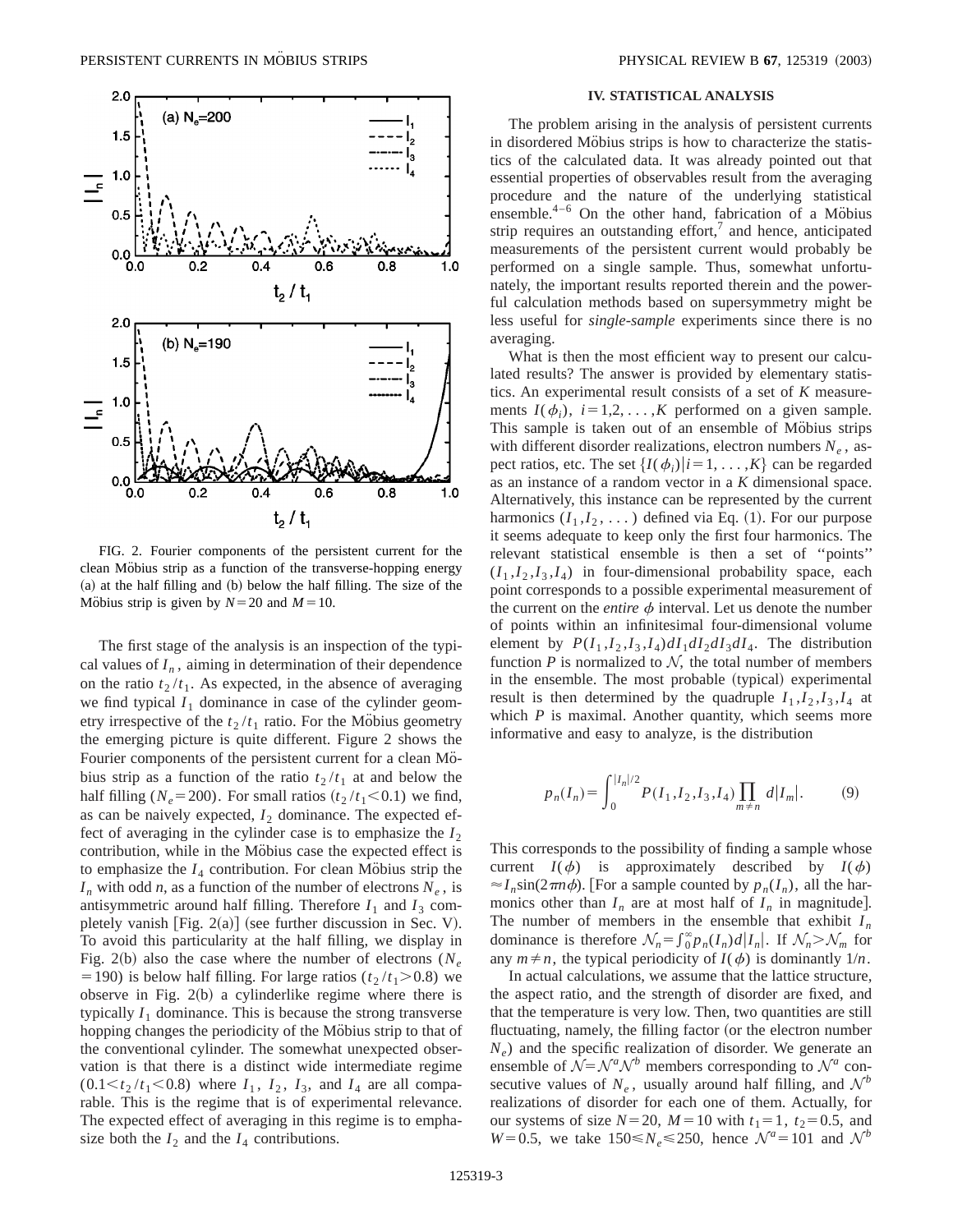

FIG. 3. The distributions  $p_n(I_n)$  ( $n=1,2,3,4$ ) defined by Eq. (9) for the cylinder and Möbius ensembles. The numbers of members with  $I_n$  dominance are  $\mathcal{N}_1 = 15,829$ ,  $\mathcal{N}_2 = 382$ ,  $\mathcal{N}_3 = 4$ , and  $\mathcal{N}_4$ =439 for the cylinder ensemble, and  $\mathcal{N}_1$ =1,562,  $\mathcal{N}_2$ =336,  $\mathcal{N}_3$ = 384, and  $\mathcal{N}_4$ = 1,992 for the Möbius ensemble.

= 250, so that  $\mathcal{N}=25250$ . The distributions  $p_n(I_n)$  for the cylinder and Möbius ensembles are shown in Fig. 3.

### **V. MAIN OBSERVATIONS**

The most striking result that can be deduced from Fig. 3 is the essential reduction of  $\mathcal{N}_1$  for the Möbius ensemble compared with the cylinder one. For the present ratio *N*/2*M* = 1, there is also a strong tendency towards  $\Phi_0/4$  periodicity, since  $\mathcal{N}_4 > \mathcal{N}_{m \neq 4}$  for the Möbius ensemble. This result is intriguing, because here we have no averaging procedure that is crucial to get the 1/2 periodicity in cylindrical strips. However, this 1/4 periodicity emerges only for the specific ratio  $N/2M=1$ . We have calculated the distributions  $p_n(I_n)$  for Möbius strips with several aspect ratios. The value of  $\mathcal{N}_n$ depends on the aspect ratio. No specific *n* gives prominent  $\mathcal{N}_n$  independently of the aspect ratio. On the other hand, the collapse of  $I_1$  dominance in the Möbius ensemble is robust and persists in systems with different ratios *N*/2*M* as well. We can safely say that  $\mathcal{N}_1$ ,  $\mathcal{N}_2$ ,  $\mathcal{N}_3$ , and  $\mathcal{N}_4$  become all comparable in the Möbius ensemble.

The natural question that comes to mind is whether this result is a consequence of the Möbius geometry or, rather, is it due to the presence of disorder. In order to answer this question, we have performed the calculation of  $P^{0}(I_1, I_2, I_3, I_4)$  for a "clean" Möbius ensemble (without disorder, only  $N_e$  is being changed). We found that the probability to find any  $I_n$  dominance is extremely small. The immediate conclusion is that disorder is essential for the



FIG. 4.  $I_1$  and  $I_2$  as functions of  $N_e$  for the ordered (solid line) and disordered (dots) systems. Parameters describing the systems are the same as those for Fig. 3.

identification of Möbius strips via  $I_{n>1}$  dominance. Does this mean that interference or weak-localization effects due to the presence of disorder are important? To clarify this point, we should understand how  $P^0(I_1, I_2, I_3, I_4)$ is modified by disorder. The distribution  $P^0(I_1, I_2, I_3, I_4)$ is, in fact, a function defined on a one-dimensional curve  $[I_1(N_e), I_2(N_e), I_3(N_e), I_4(N_e)]$  in  $(I_1, I_2, I_3, I_4)$  space. For this reason, it is unlikely to find a sample where one of the  $I_n$ is dominant. The effect of disorder is to give some ''thickness" to this curve (see Fig. 4). Taking into account that the amplitudes of  $I_n(N_e)$  for Möbius strips are all comparable, the thickness gives a finite probability to find samples where one of the  $I_n$  is dominant. On the contrary, in the case of cylindrical strips, the amplitude of  $I_1(N_e)$  is overwhelmingly larger than those of  $I_{n\neq 1}(N_e)$ , which makes it unlikely to find  $I_{n\neq 1}(N_e)$  dominated samples even if we take the statistical effect of disorder into account. We should note here that the function  $I_n$  with odd *n* for the clean Möbius strip is an even function around half filling ( $N_e$ =200) and an odd function for odd *n*, while the function  $I_n$  for arbitrary *n* is an even function in the cylinder case.

Our findings regarding  $\mathcal{N}_n$  for the Möbius ensemble are based on the fact that the amplitudes of  $I_n(N_e)$  are all comparable for Möbius strips. As we have observed in Fig. 2, this is a robust statistical property in the intermediate regime  $0.1 \le t_2 / t_1 \le 0.8$ . The choice  $t_2 / t_1 = 0.5$  above provides typical results for  $p_n(I_n)$  and  $\mathcal{N}_n$  in case that  $t_2/t_1$  is within this distinct regime.

#### **VI. CONCLUSIONS**

We have studied the persistent currents of noninteracting electrons in Möbius strips. The spectral properties for a clean